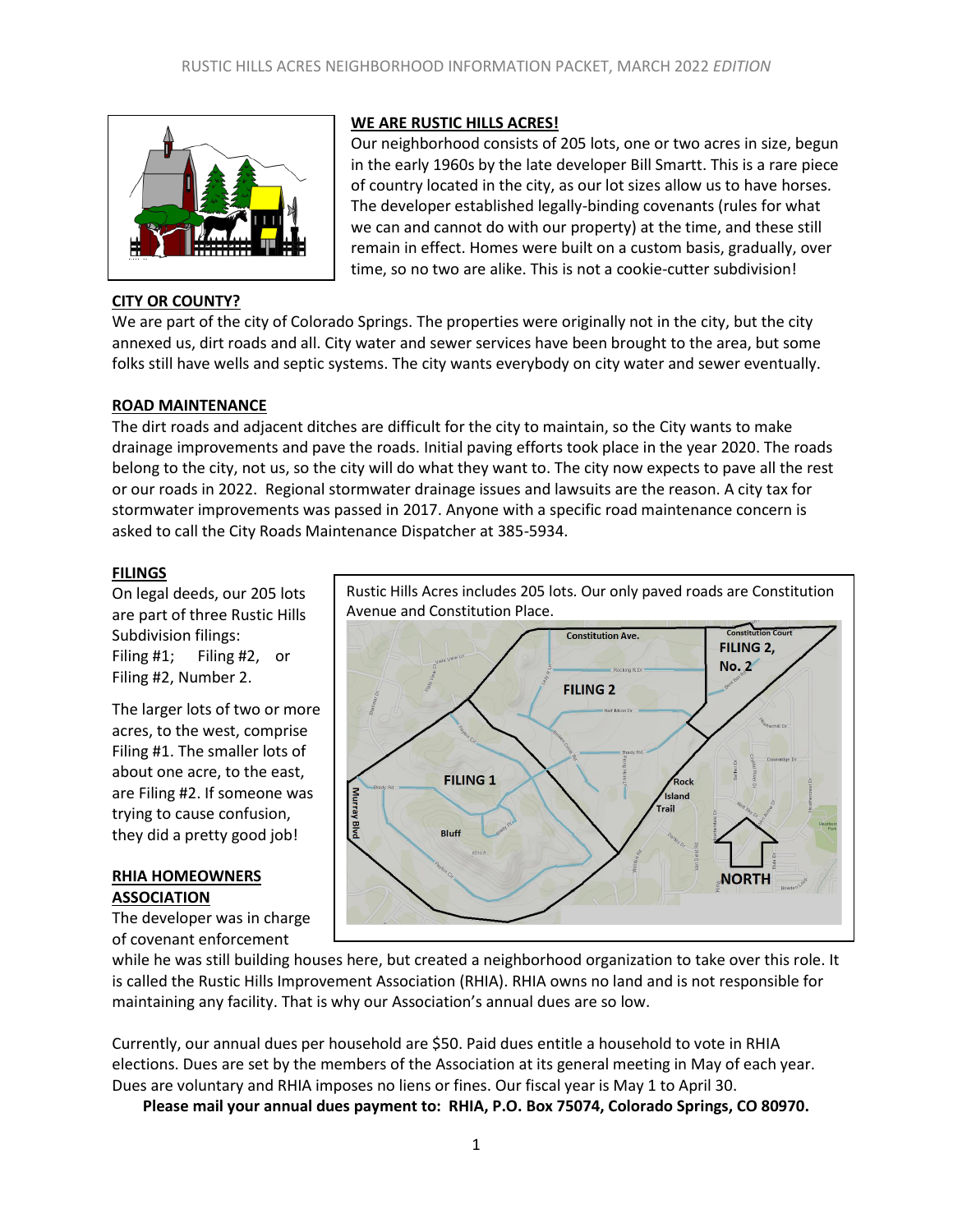The purposes of the association, as stated in its 1985 Articles of Incorporation, are to: "foster and perpetuate the beauty and décor [of the neighborhood] through monitoring:

- a. The maintenance of roads
- b. The enforcement and review of protective covenants
- c. Adherence to the architectural supervision

d. Any other matters that pertain to or are brought to the attention on this association AND to generally act to improve the environment and ecology [of the neighborhood]."

### **SAVE TIME AND MONEY - SUBMIT YOUR BUILDING PLANS TO RHIA FOR APPROVAL**

The Articles of Incorporation indicate that RHIA has the power to file suit in court to protect the covenants if necessary. Under the Covenants, *property owners are required to submit plans to the RHIA Architecture Committee for review and approval before building any structure*, including homes, barns, fences and any other structures. This protects neighborhood property values. The approval process is quick and free of charge. Ignoring the process can prove time-consuming and costly.

### **COVENANTS**

As noted above, the protective covenants written in the 1960s are still in effect. **We are zoned as a residential area, with no businesses allowed**. As noted earlier, the Board is tasked with not only enforcing the covenants but also reviewing them. The Board drafted updated covenants in 2017, and distributed them to the neighborhood for a vote. The updated draft covenants received a large number of votes in favor, but not enough votes to be approved, so they are *not* in effect.



### **RHIA BOARD OF DIRECTORS**

Contact information for the Board can be found on the RHIA website, discussed later herein. The election of Board members occurs at the annual RHIA General Meeting each May. The RHIA Bylaws state that the Board of Directors shall consist of:

- Four officers with one-year terms president, vice president, secretary, and treasurer
- Six members with three-year terms, three from Filing 1 and three from Filing 2
- PLUS the Chairperson from each standing committee

Article X of the Bylaws states that RHIA shall have the following Committees:

- Architectural and Protective Covenants Committee
- Bridle Paths Committee
- Such other committees as deemed necessary to accomplish the goals and objectives of the Association. NOTE: We currently have a Hospitality Committee.
- An Auditing Committee

Article IX of the Bylaws states that there will also be a Nominating Committee.

### **RHIA ACTIVITIES**

In recent years, RHIA has organized three annual neighborhood events:

- Neighborhood Clean Up Day (date may vary; often in June)
- Neighborhood summer picnic sometime in summer, normally August
- Halloween Hay Ride trick or treating activity on October 31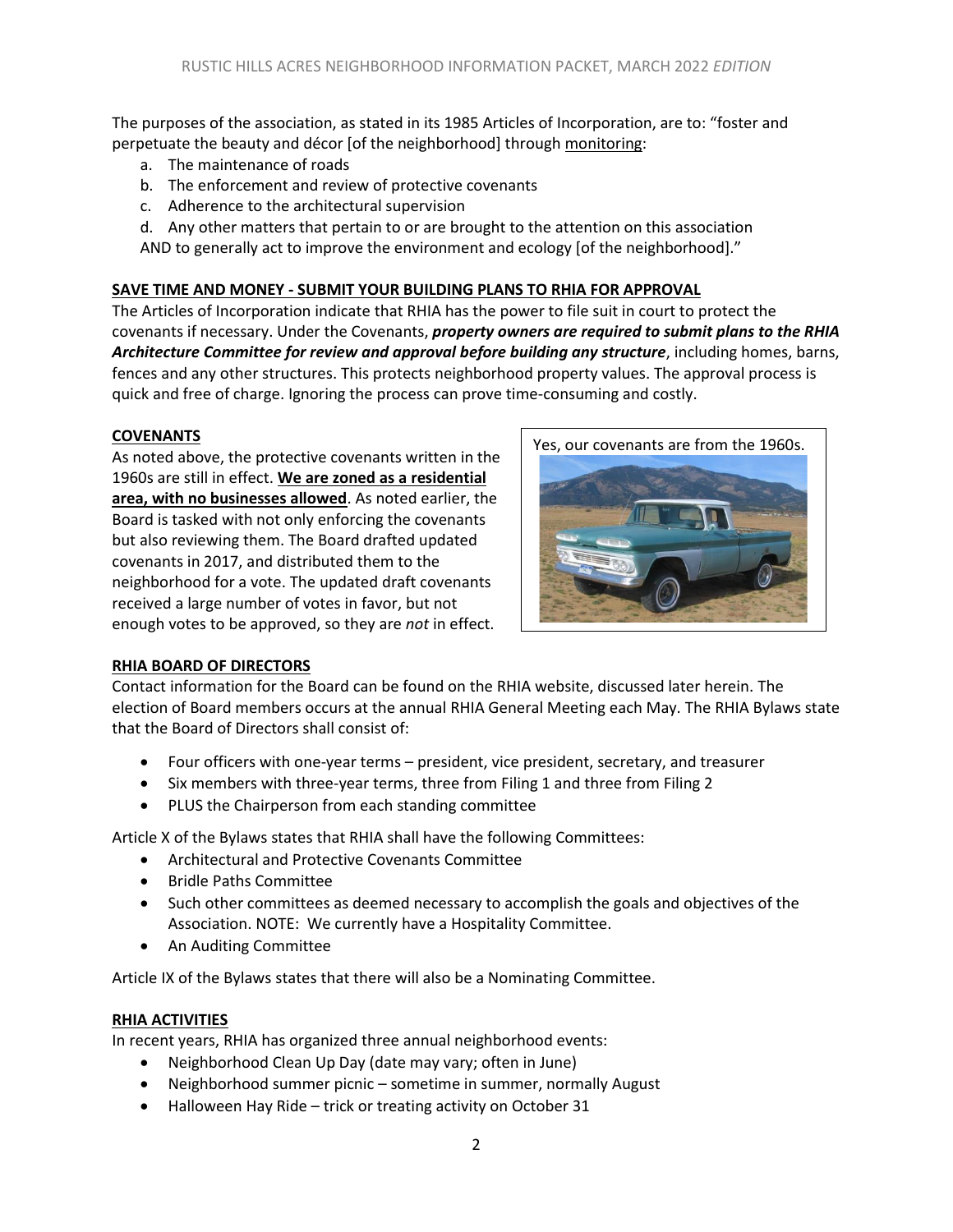Every activity undertaken by RHIA depends on volunteers and donations. These activities are not mandated in the Bylaws, and can be discontinued if not supported.

# **TRASH COALITION**

Once upon a time, 17 different trash companies drove their trucks on our dirt roads. Then an RHIA Board member got the idea to find a single vendor to give the entire neighborhood a reduced rate, thereby cutting traffic and improving safety as well. The Rustic Hills Acres Trash Coalition (RHATC) administers this program, and Waste Connections, Inc. is the service provider. Service is billed by RHATC on a quarterly, half-year or annual basis, as the customer prefers. The negotiated rates include a second receptacle for recycling. **Recycling is included at no extra charge, so you might as well recycle**. Participation in the program is not mandatory, but it is good for the neighborhood and saves you money. Horse owners in our "neigh"-borhood benefit because the trash service accepts manure.

# **NEIGHBORHOOD WATCH**

On a street-by-street basis, residents may work with the Colorado Springs Police Department to have a block watch program. RHIA encourages this but is not directly involved. Recent police data show that we have very little crime in our neighborhood, but the areas all around us have plenty of problems. *One crime we have experienced in Rustic Hills Acres is mail theft*. Getting to know your neighbors is generally a good way to make your home safer.



# **NEIGHBORHOOD NAME CHANGE**

In 2014, the members of RHIA voted to change the name of the neighborhood from simply Rustic Hills to Rustic Hills Acres. However, this neighborhood name change does not affect property deeds and has not worked its way through any covenants, bylaws, or other RHIA official reporting documents.

Our neighborhood has a representative in a city-wide organization called the Council of Neighbors and Organizations (CONO), where homeowners' association representatives meet to discuss issues of mutual interest. At CONO, we are now called Rustic Hills Acres.

# **RHIA WEBSITE**

The RHIA website is rustichillsacres.com

# **BRIDLE PATHS IN FILING 2 – READ YOUR DEED – KEEP YOUR EASEMENT CLEAR**

Part of the attraction and the value of our neighborhood is the existence of bridle paths so that equestrians can ride through the neighborhood safely. Filing 2 lots (east of Payton Circle) have deeds requiring the owner to provide and maintain a bridle path on an easement along the edge of their property. Failure by one owner to maintain an unobstructed bridle path defeats the plan. The property owner is responsible for this maintenance, not RHIA. Read your deed. You are legally bound to honor this deed requirement and can be sued for not doing so. Maintaining property values for the whole neighborhood helps to maintain your own property value. Neighbor up!

# **WILDLIFE**

Our neighborhood sees a variety of wildlife. **Mule deer are common, so watch for them as you drive!** They enjoy eating our gardens and landscaping. Consider that as you plan a garden.